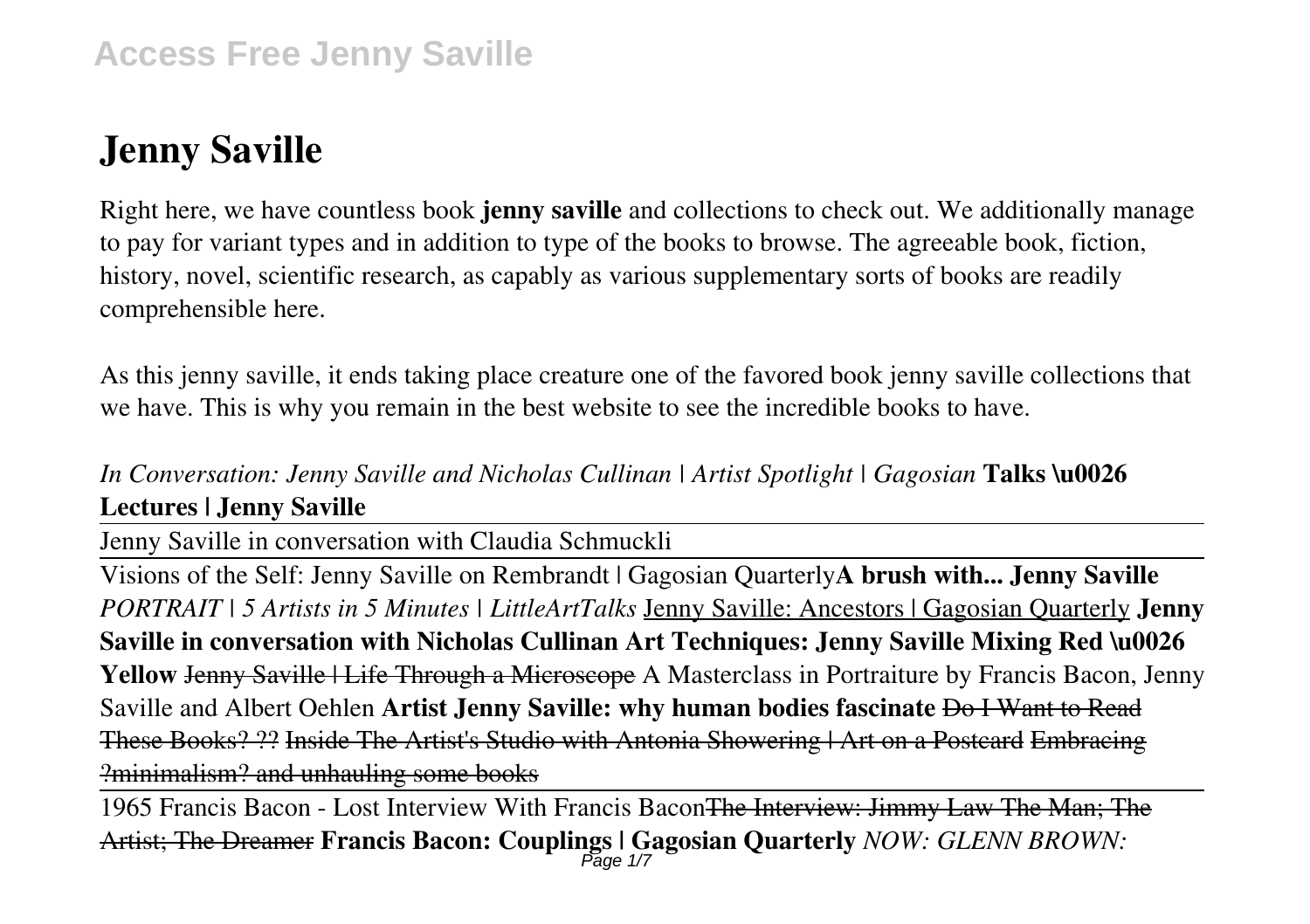# *Rembrandt: After Life* HOW TO PAINT LIKE LUCIAN FREUD WITH CIRCLE LINE | CANVAS Paint Yourself Positive by Jean Haines | Book Review

Book Haul | February 2019**Jenny saville oxyrynchus by Gagosian Gallery Book** Jenny Saville (Ancestors) Gagosian Cosy Books for Christmas (Part 2) *The Art of Jenny Saville* **The Un-Private Collection: Jenny Saville + Jennifer Doyle Fragments and Gestures | Performing Jenny Saville** \"Stare\" by Jenny Saville Replication The formula for selling a million-dollar work of art Jenny Saville Jenny Saville RA (born 7 May 1970) is a contemporary British painter and an original member of the Young British Artists. She is known for her large-scale painted depictions of nude women. Saville has been credited with originating a new and challenging method of painting the female nude and reinventing figure painting for contemporary art.

#### Jenny Saville - Wikipedia

Jenny Saville is a contemporary British painter whose stylized nude portraits of voluminous female bodies have brought her international acclaim. Among her best-known works is the large-scale selfportrait Branded (1992), in which the artist distorts her own torso and breasts through painting, making both body parts pendulous and imposing.

#### Jenny Saville | artnet

Jenny Saville was born on May 7, 1970, in Cambridge. Her parents, both educators, moved Jenny and her brothers and sister frequently from school to school as her father pursued a career as a school administrator. After attending several schools, she finished secondary school at Newark, Nottinghamshire.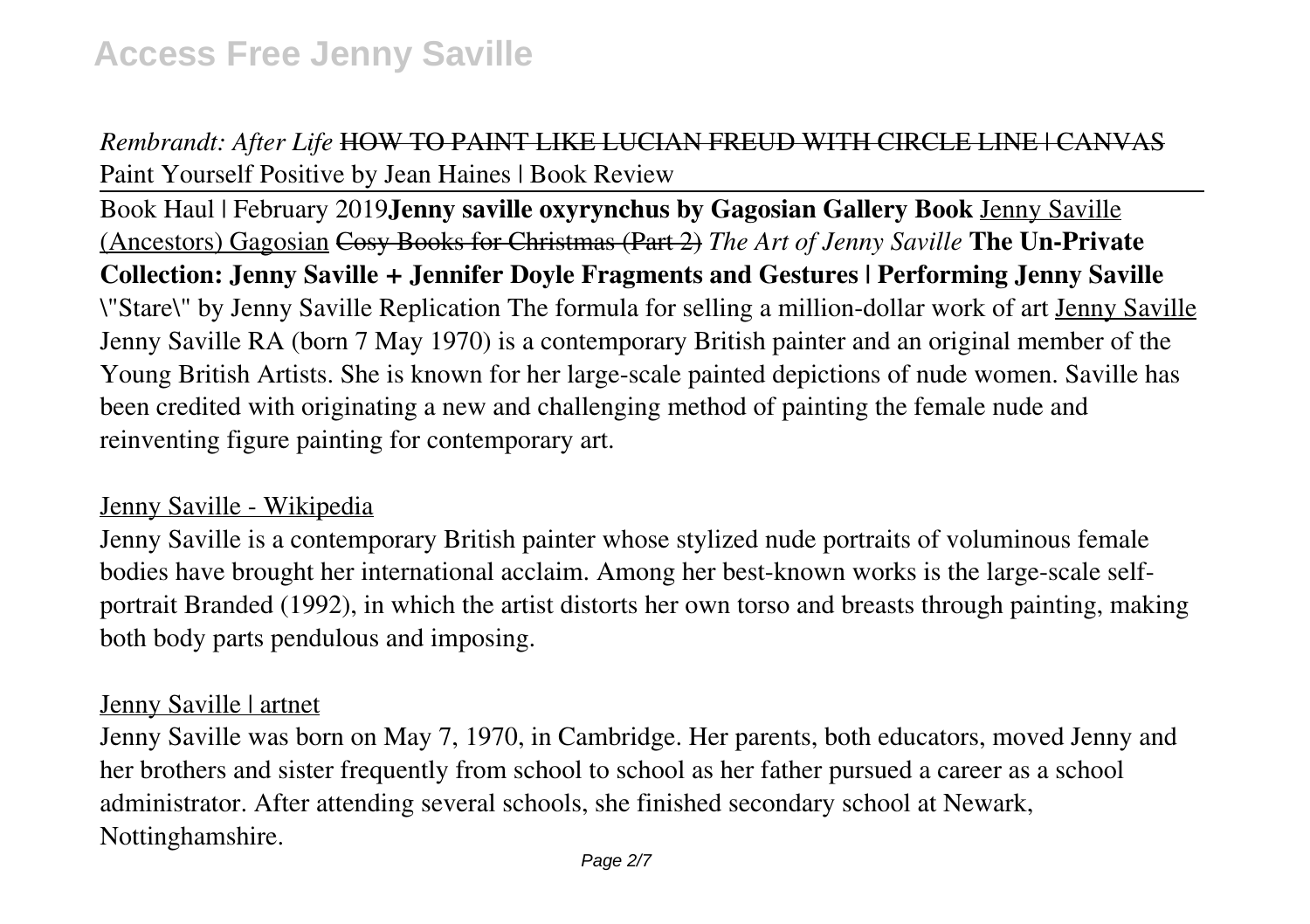# Jenny Saville Paintings, Bio, Ideas | TheArtStory

Biography Fascinated by pathological perceptions of the body, Jenny Saville's paintings depict grotesque, hyperreal visions of the human figure where faces are dismembered and flesh abounds.

# Jenny Saville - 22 Artworks, Bio & Shows on Artsy

—Hesiod, Works and Days Gagosian is pleased to present Elpis, an exhibition of new paintings by Jenny Saville. This exhibition marks the reopening of the gallery at 980 Madison Avenue following the pandemic-related shutdown in March. Saville's monumental portraits explore the human body and its fascinating aesthetic potential.

#### Jenny Saville: Elpis, 980 Madison Avenue, New York ...

Jenny Saville is a real painter's painter. She constructs painting with the weighty heft of sculpture. Her exaggerated nudes point up, with an agonizing frankness, the disparity between the way women are perceived and the way that they feel about their bodies. One of the most striking aspects of Jenny Saville's work is the sheer physicality of it.

#### Jenny Saville - Artist - Saatchi Gallery

Jenny Saville RA (born 7 May 1970) is a contemporary British painter associated with the Young British Artists. She is known for her large-scale painted depictions of nude women. Saville works and lives in Oxford, England. Saville was born on 7 May 1970 in Cambridge, England.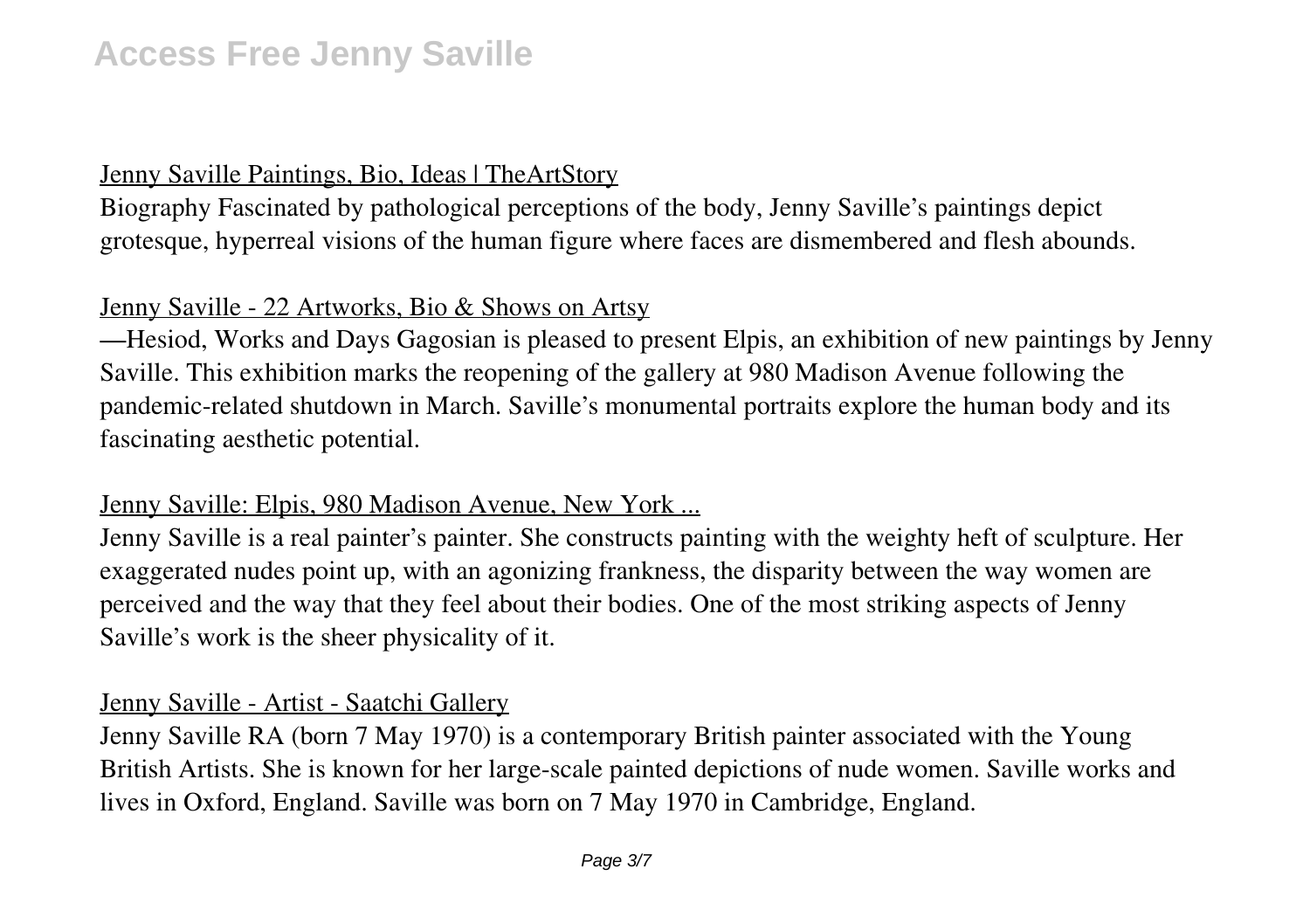# **Access Free Jenny Saville**

# Jenny Saville - 36 artworks - painting - WikiArt

—Jenny Saville In her depictions of the human form, Jenny Saville transcends the boundaries of both classical figuration and modern abstraction. Oil paint, applied in heavy layers, becomes as visceral as flesh itself, each painted mark maintaining a supple, mobile life of its own.

#### Jenny Saville | Gagosian

Jenny Saville became famous for paintings that render female flesh on a monumental scale. Her canvases, often larger than 6 by 6 feet, magnify the raw details of embodied experience: large, drooping breasts; pregnant bellies and flab; faces smashed against plexiglass, a figure sitting on the toilet.

# Jenny Saville Changed the Way We View the Female Form - Artsy

Jenny Saville Propped 1992 Photo Courtesy Sothebys For a young woman, at the time, to insert herself into the male canon of Titian and Rubens was highly audacious. Few women had painted the female nude with such candour, though the likes of Suzanne Valadon and Paula Modersohn-Becker had dared to explore the female form with an honesty few male ...

# Jenny Saville Propped 1992 Significant Works - Sue Hubbard

Jenny Saville Contemporary British painter born on 7 May 1970 in Cambridge.

# @jenny\_saville\_art is on Instagram • 115.9k people follow ...

Jenny Saville speaks with Nicholas Cullinan, the director of the National Portrait Gallery, London, about her latest self-portrait, her studio practice, and the historical painters to whom she continually returns.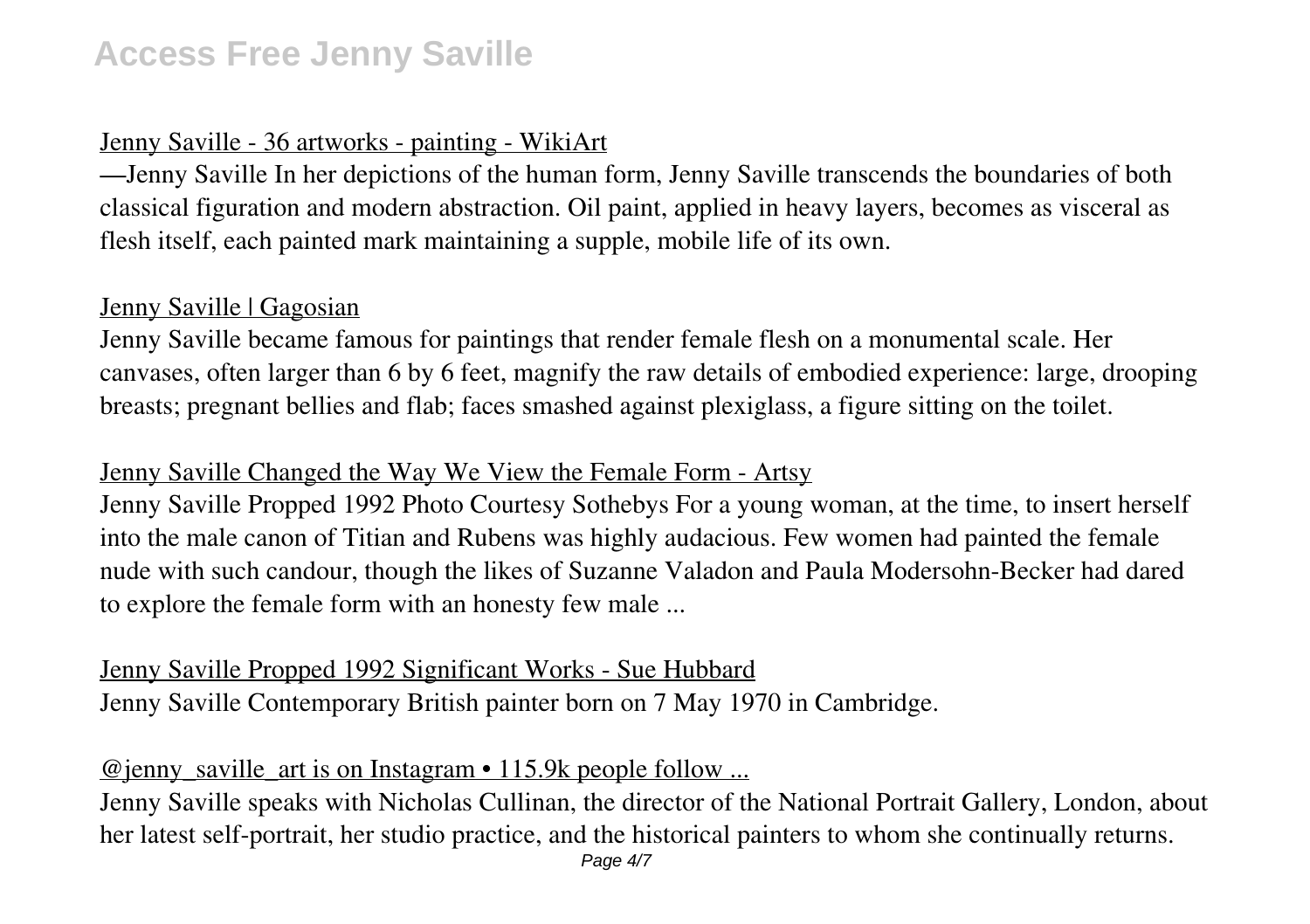# **Access Free Jenny Saville**

#### Jenny Saville | Painting the Self | Interview | Gagosian ...

The most comprehensive monograph on figurative painter Jenny Saville, whose large-scale nudes continue to challenge accepted ideals of beauty. Thirteen years after her first Rizzoli monograph, British artist Jenny Saville, an original member of the Young British Artists, releases her most definitive book, including never-before-published paintings from her most recent exhibition at Gagosian in New York.

#### Amazon.com: Jenny Saville (9780847862900): Calvocoressi ...

Jenny Saville in her Oxford studio. Photograph: Pal Hansen for the Observer Saville made her name with giant paintings of fleshy, flawed bodies. She talks about being bankrolled by Charles Saatchi,...

#### Jenny Saville: 'I used to be anti-beauty' | Jenny Saville ...

Jenny Saville was born on May 7, 1970, in Cambridge. Her parents, both educators, moved Jenny and her brothers and sister frequently from school to school as her father pursued a career as a school administrator. After attending several schools, she finished secondary school at Newark, Nottinghamshire.

#### Jenny Saville Biography, Life & Quotes | TheArtStory

Jenny Saville was born in Cambridge,England in 1970 and went on to become a contemporary British painter after she earned a Degree at the Glasgow school of Art. After completing her education here in 1992 she was offered a six month scholarship at the University of Cincinnati in Ohio,USA.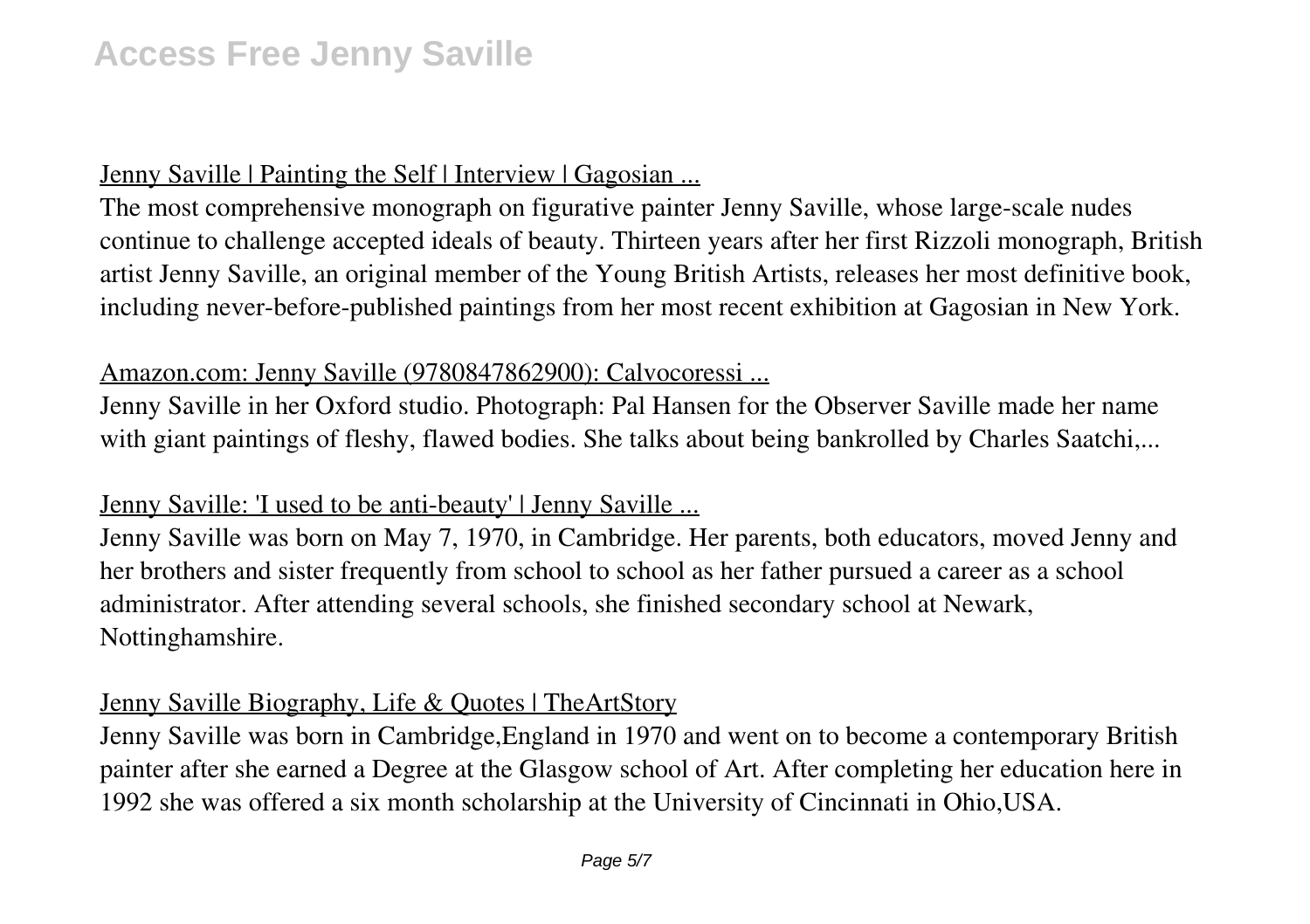# Jenny Saville Essay - 1021 Words

Jenny Saville was born on the 7th of May during the year of 1970, in Cambridge, England. She attended the classes at the Lilley and Stone School in Newark, now known as the Grove School Specialist Science College. Her college days were spent in Scotland as Jenny studied at the Glasgow School of Art between the years of 1988 and 1992.

#### Jenny Saville | Widewalls

Jenny Saville is probably best known for her large scale oil paintings of fleshy, obese female figures. Saville's work invokes a deep fascination in the palpability of flesh, extremities of anatomy, and the grotesque combined with a masterly and yet intuitive instinct for the handling of paint.

# Jenny Saville | Artist | Royal Academy of Arts

Jenny Saville (b. 1970) is among the leading contemporary artists whose work has sparked a recent revival in interest in figural painting. Born in Cambridge, England, Saville trained at the Glasgow School of Art in Scotland. Her mother recognized her talent early on, and constructed a makeshift studio out of the broom closet in their home.

# Jenny Saville | Art, Biography & Art for Sale | Sotheby's

'Propped' was created in 1992 by Jenny Saville in Neo-Expressionism style. Find more prominent pieces of nude painting (nu) at Wikiart.org – best visual art database.